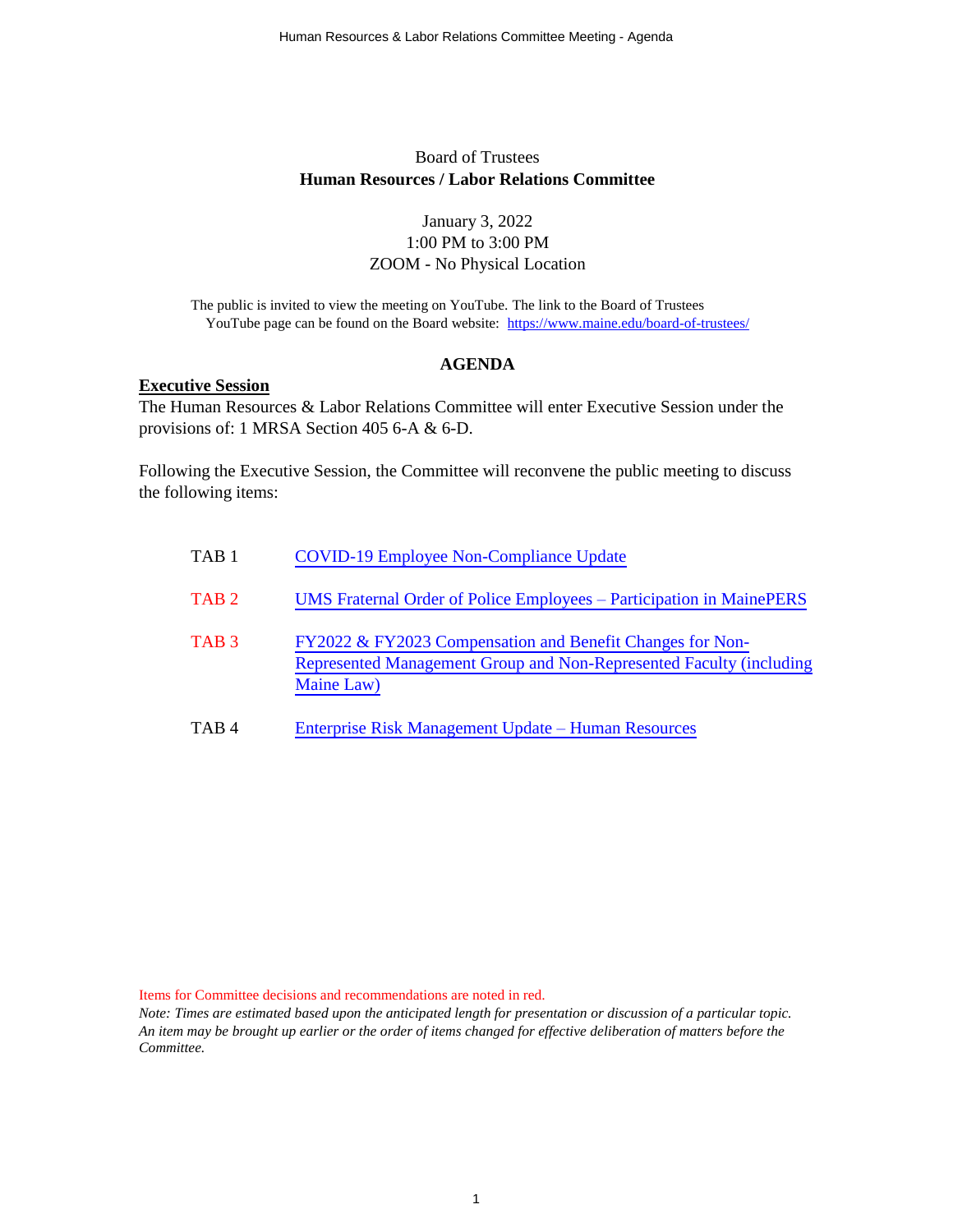University of Maine System Board of Trustees

### **AGENDA ITEM SUMMARY**

<span id="page-1-0"></span>**NAME OF ITEM**: COVID-19 Employee Non-Compliance Update

**INITIATED BY:** Sven P. Bartholomew, Chair

**BOARD INFORMATION: X BOARD ACTION:** 

**BOARD POLICY:** N/A

**UNIFIED ACCREDITATION CONNECTION:** N/A

#### **BACKGROUND:**

Vice Chancellor Thelen and Chief Human Resources Officer Shields will provide a verbal update on the treatment of employees not in full compliance with UMS COVID-19 public health protocols.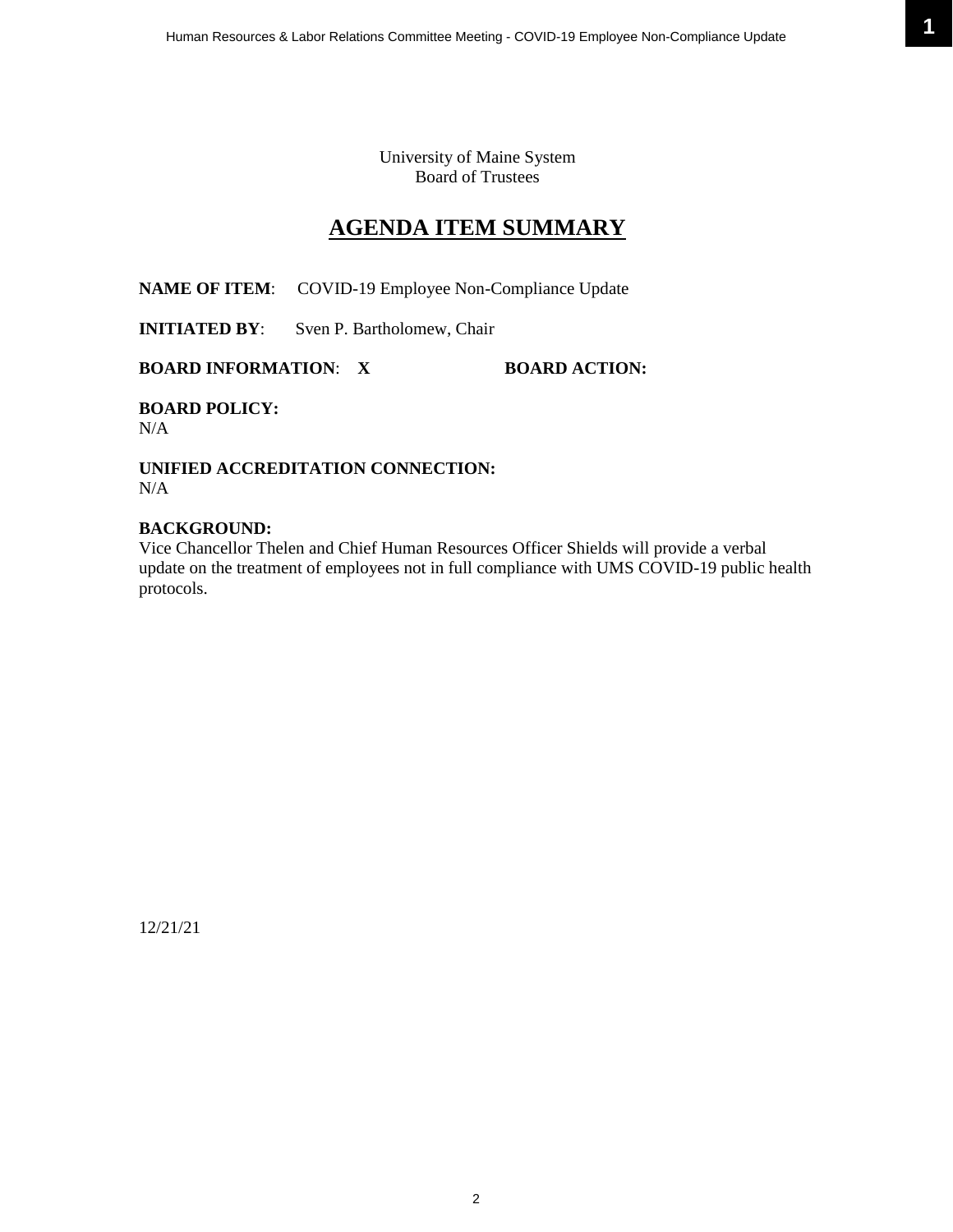University of Maine System Board of Trustees

## **AGENDA ITEM SUMMARY**

<span id="page-2-0"></span>**NAME OF ITEM**: UMS Fraternal Order of Police Employees – Participation in MainePERS

**INITIATED BY:** Sven P. Bartholomew, Chair

**BOARD INFORMATION**: **BOARD ACTION: X**

**BOARD POLICY:**

407 – Labor Relations

#### **UNIFIED ACCREDITATION CONNECTION:**  $N/A$

#### **BACKGROUND:**

At its September 27, 2021 meeting, the UMS Board of Trustees approved the tentative collective bargaining agreement reached between UMS and the Fraternal Order of Police, Lodge # 100 ("FOP"), and authorized the Chancellor to sign the new agreement provided it was ratified in the same form by UMS police unit members.

FOP unit members ratified the collective bargaining agreement with UMS on October 28.

A newly-negotiated benefit in the FOP agreement allows unit members to make a one-time choice to continue participation in a MainePERS retirement plan instead of UMS's separate standard 403(b) retirement savings plan. (This benefit was of particular interest to this unit in the most recent negotiations, as some unit members have already contributed to the MainePERS based on their employment with municipal police departments before coming to UMS.)

In order for UMS police unit employees who wish to do so to participate in MainePERS, the UMS Board is required to approve limited participation with MainePERS on the terms set forth in the resolution below.

#### **TEXT OF PROPOSED RESOLUTION**

That the Human Resources and Labor Relations Committee approves the following resolution to be forwarded to the Board of Trustees for approval at the January 24, 2022 Board Meeting:

That the UMS Board of Trustees accepts the recommendation of the Human Resources and Labor Relations Committee and agrees to limited participation in MainePERS on the following terms:

a) Effective July 1, 2022, UMS will and does hereby join MainePERS for its FOP police unit members, to include police officers, dispatchers, campus security officers and security guards who work more than 20 hours per week and who are not seasonal or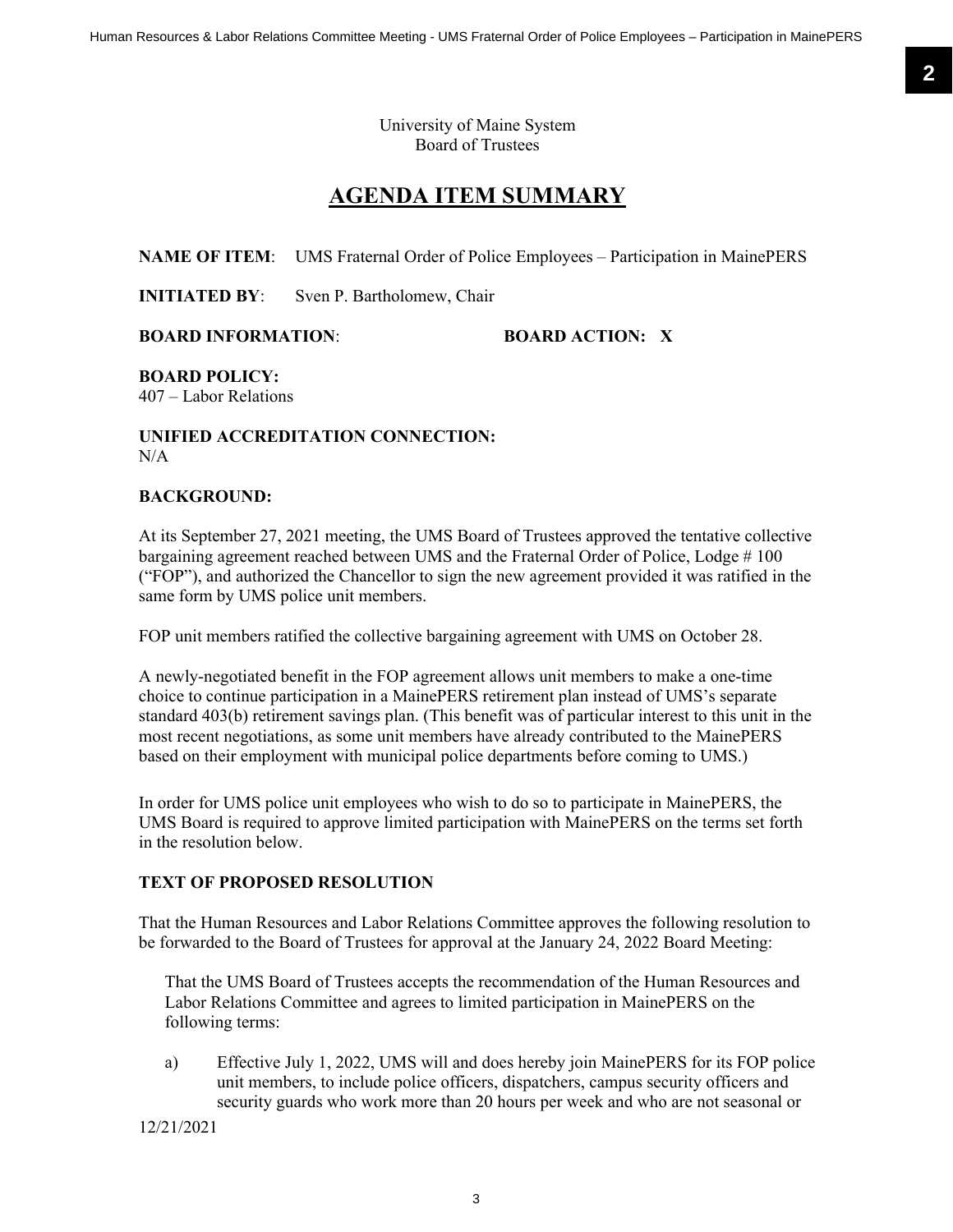temporary as defined by the Appendix to MainePERS Chapter 802 under Special Plan 2C.

- b) This approval does not permit any other UMS employees to be eligible to participate in MainePERS.
- c) Eligible UMS FOP unit members who elect to participate with MainePERS will not be able to purchase prior service credits with MainePERS at this time.
- d) UMS Chancellor Dannel Malloy is hereby authorized to sign an appropriate agreement between UMS and MainePERS to implement this resolution and the MainePERS participation election benefit that it authorizes.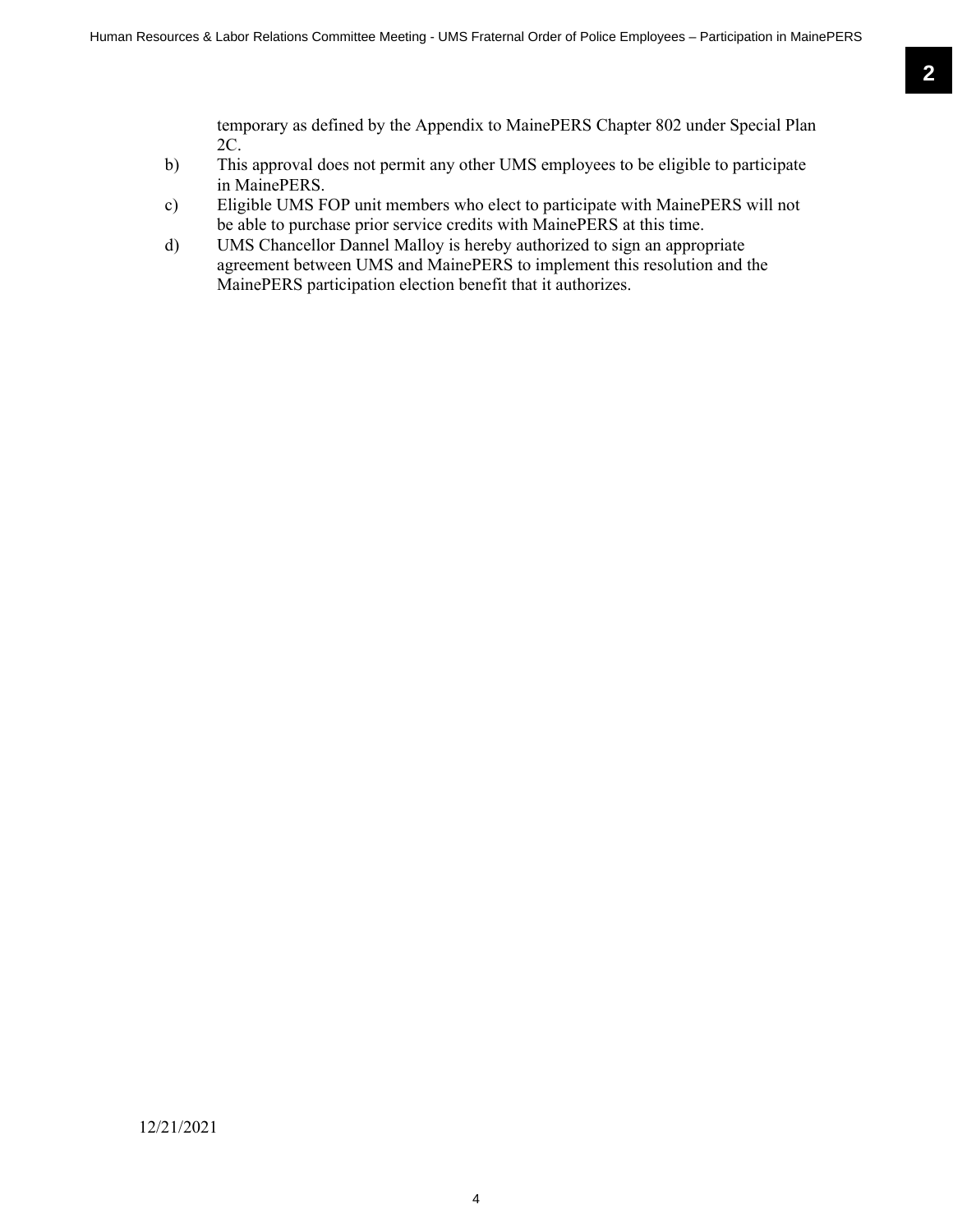**3**

University of Maine System Board of Trustees

### **AGENDA ITEM SUMMARY**

<span id="page-4-0"></span>**NAME OF ITEM:** FY2022 & FY2023 Compensation and Benefit Changes for Non-Represented Management Group and Non-Represented Faculty (including Maine Law)

**INITIATED BY:** Sven P. Bartholomew, Chair

#### **BOARD INFORMATION**: **BOARD ACTION:** X

**BOARD POLICY:**

N/A

**UNIFIED ACCREDITATION CONNECTION:** N/A

#### **BACKGROUND:**

Non-represented employees are in positions which are not covered by collective bargaining agreements. Compensation and employee policies for these employees are recommended by the Chancellor and approved by the Board of Trustees.

The Chancellor recommends wage, salary, and benefit adjustments for non-represented Salaried, Hourly, University Supervisors and Confidential employees. For FY2022 and FY2023, non-represented salaried and hourly staff who are not Management Group employees received the same pay increases as similarly situated employees in the ACSUM (hourly) and UMPSA (salaried) bargaining units based upon the collective bargaining agreements approved by the Board at its September 2021 meeting.

The Chancellor now recommends that the Board proceed with approving FY2022 and FY2023 pay increases for non-represented faculty (including Maine Law) and Management Group employees. Across the System, there are 69 Management Group employees, 15 Maine Law faculty, and 137 other non-represented faculty who will be impacted by this adjustment.

#### **Salary and Wages**

The following describes pay increases available to eligible employees. Non-represented employees may also be eligible for individual pay increases under existing policies such as a promotion, reclassification, the addition of significant increased responsibilities, retention, and correction of inequities.

To be eligible for an increase described below an employee must be actively employed and receiving pay in the pay period in which the increase is processed. To be eligible for the base pay increase for FY2022, employees must have been employed in a regular status as of June 30, 2021. To be eligible for a base pay increase in FY2023, employees must have been employed in a regular status as of June 30, 2022.

#### **Non-Represented Faculty, Law Faculty, Non-represented Part-time Faculty, Management Group, Presidents and Chancellor:**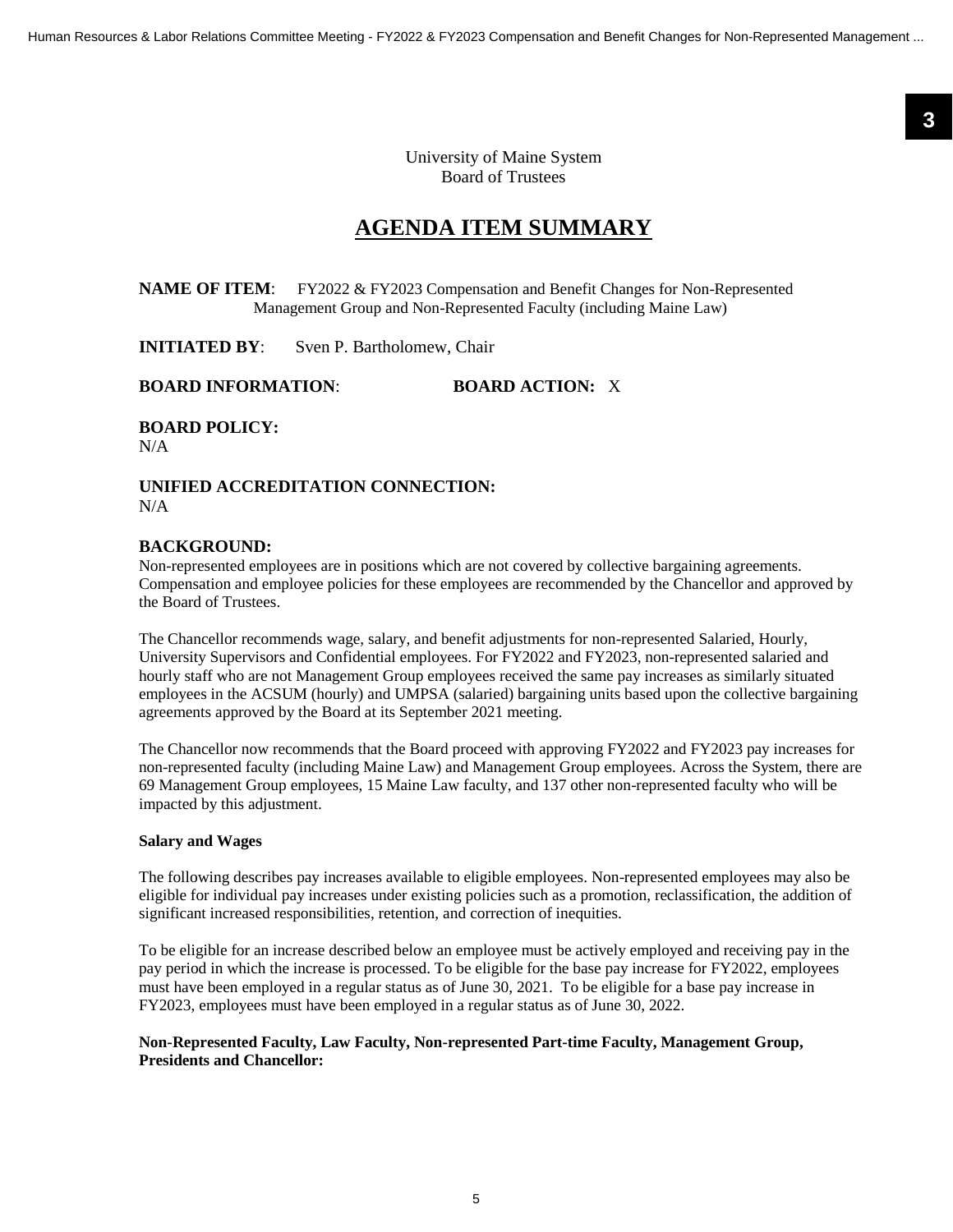There will be a general three percent (3%) base salary increase pool for the Management Group, to be allocated among respective Management Group employees by their university presidents, the Maine Law dean, and the Chancellor for both FY2022 and FY2023. Non-represented faculty, including Maine Law faculty, will receive three percent (3%) increases for FY2022 and FY2023. Increases effective back to the beginning of FY2022 will be paid in the next payroll following full approval by the Board.

#### **TEXT OF PROPOSED RESOLUTION:**

That the Board of Trustees accepts the recommendation of the Human Resources and Labor Relations Committee and approves the management group and non-represented faculty compensation and benefit changes for FY2022 and FY2023 as presented and recommends approval of the same to the full UMS Board of Trustees at its meeting on January 24, 2022.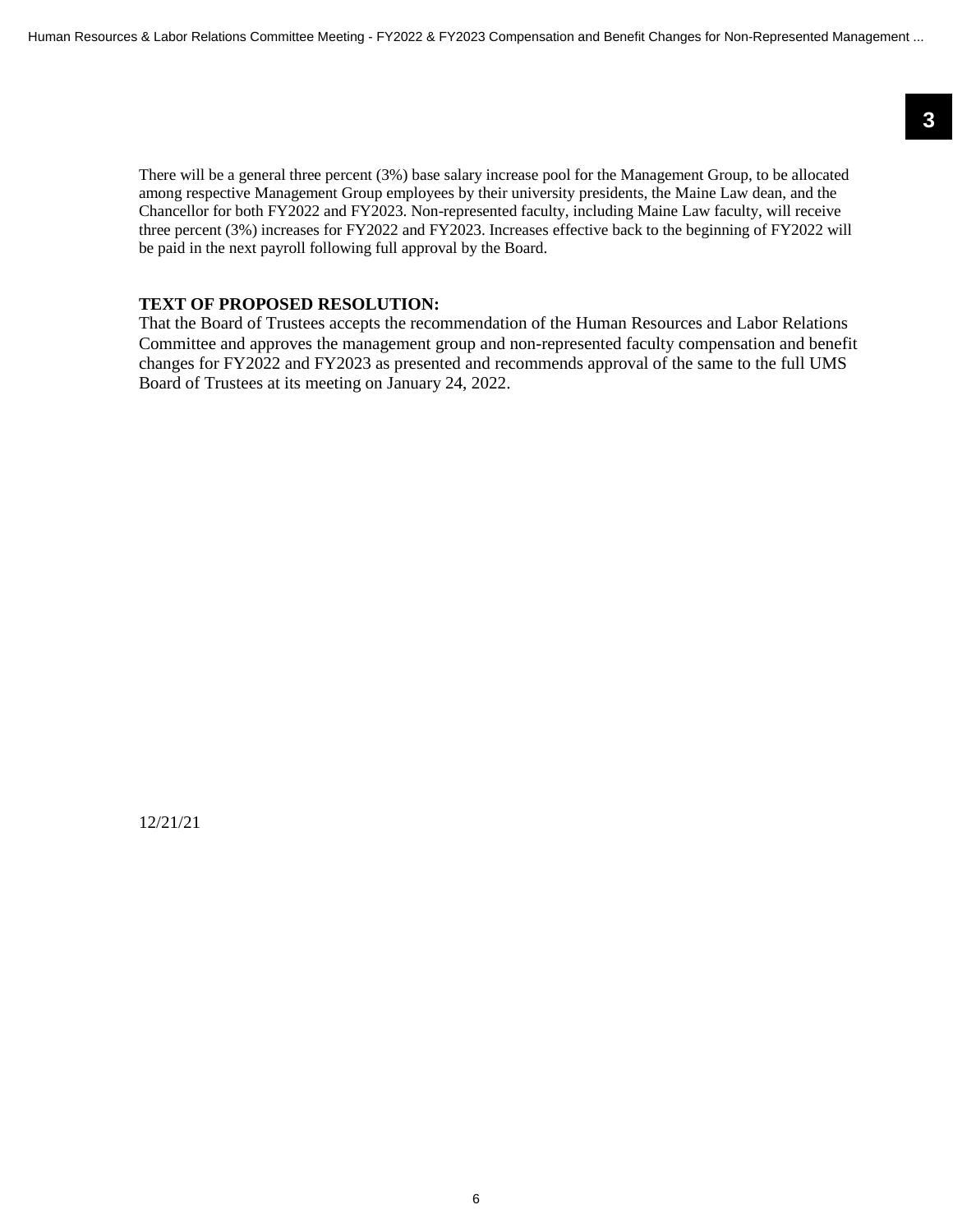University of Maine System Board of Trustees

### **AGENDA ITEM SUMMARY**

<span id="page-6-0"></span>**NAME OF ITEM:** Enterprise Risk Management Update - Human Resources

**INITIATED BY:** Sven P. Bartholomew, Chair

**BOARD INFORMATION: X BOARD ACTION:** 

**BOARD POLICY:** N/A

**UNIFIED ACCREDITATION CONNECTION:** N/A

#### **BACKGROUND:**

Gretchen Catlin, Director of Risk Management and Real Estate, will provide an update to the Human Resources & Labor Relations Committee regarding Enterprise Risk Management (ERM) and the five risks assigned to this Committee for oversight. Overall, Risk Management is monitoring 19 enterprise-level risks.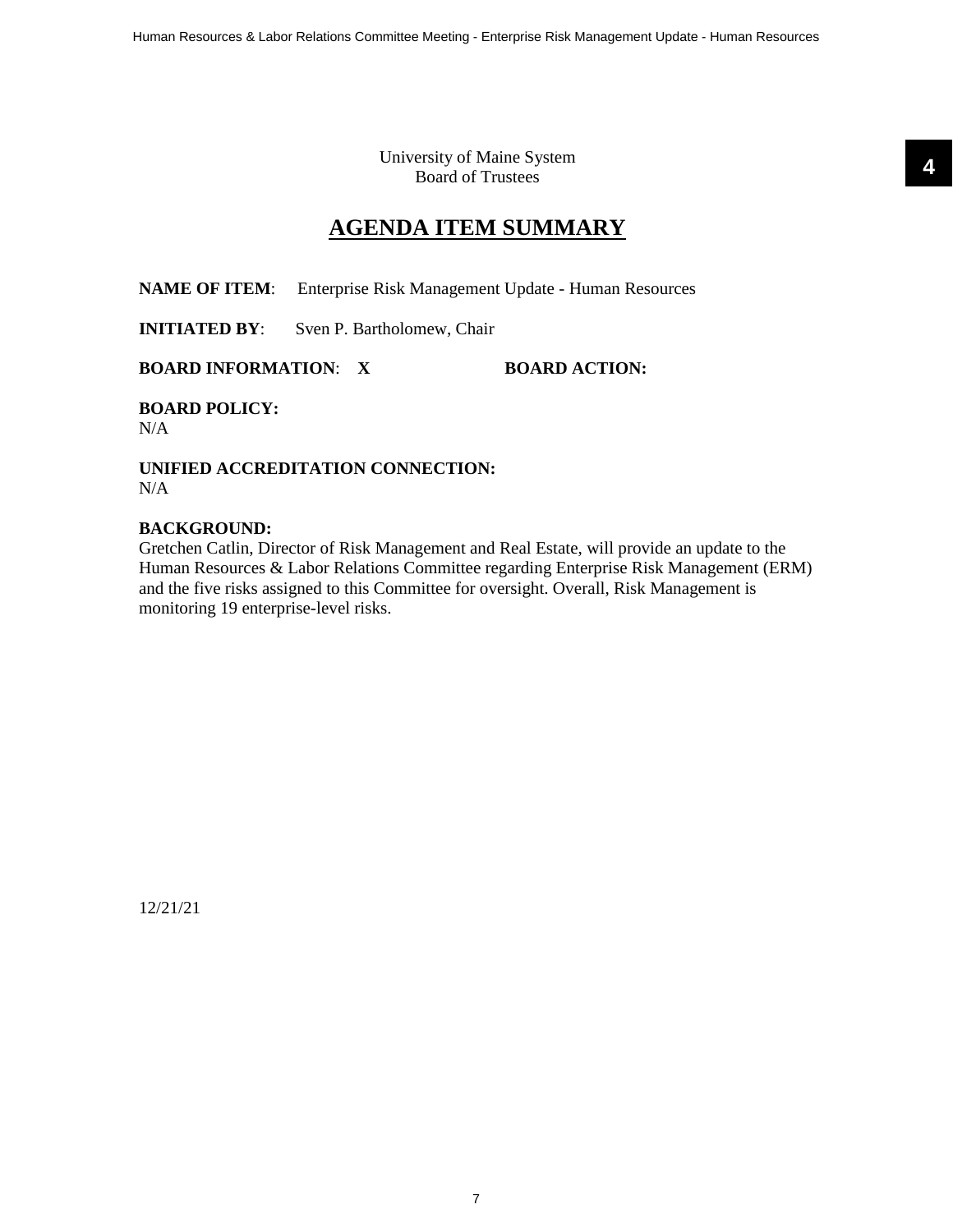

# Enterprise Risk Management

**Human Resources & Labor Relations Committee–**

**January, 2022**

Gretchen Catlin, BS, CHC System Risk Manager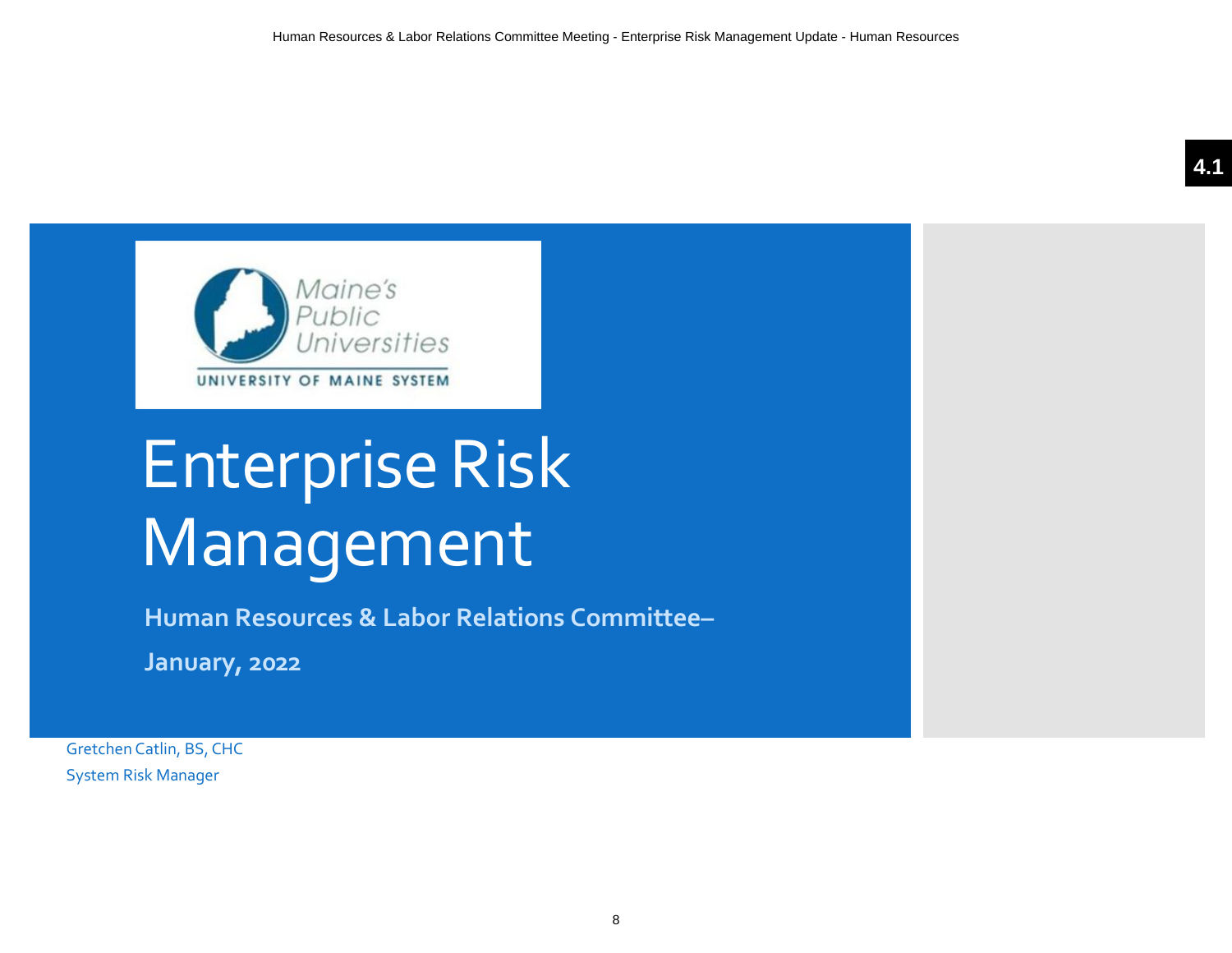# **Executive** Summary

- **Each enterprise risk has a designated Trustee Committee** of oversight, as suggested by Trustees.
- The University of Maine System is monitoring 19 enterprise level risks. Five of those risks have been assigned to the Human Resources & Labor Relations Committee for oversight.
- Gretchen Catlin will provide an update on risks assigned to this committee and next steps for enterprise risk management.

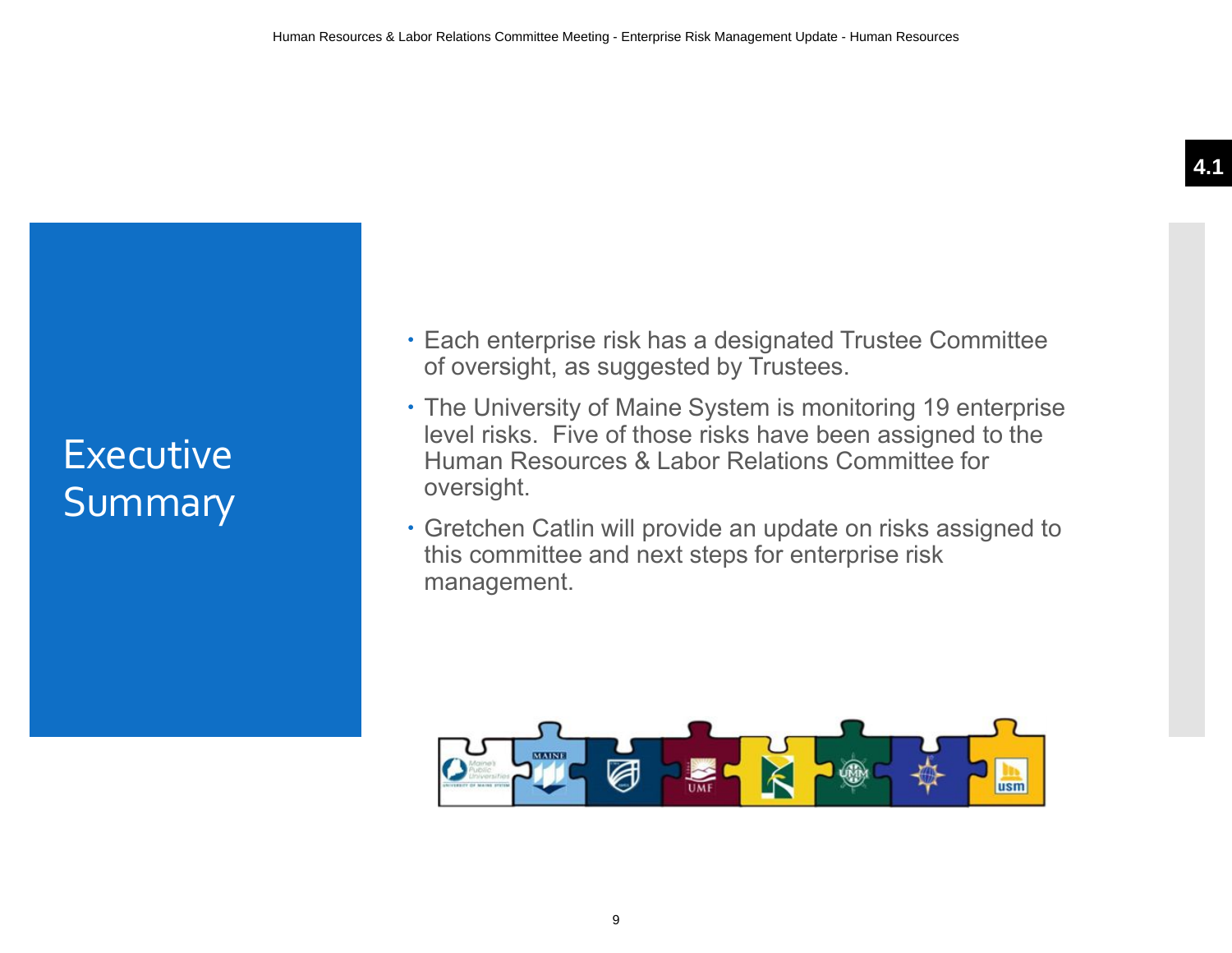# Enterprise Risk Matrix **4.1**

|                |                                                                                                                |                                          | <b>Risk Assessment</b> |         |           |                                                                                       |                                       |                                                           |
|----------------|----------------------------------------------------------------------------------------------------------------|------------------------------------------|------------------------|---------|-----------|---------------------------------------------------------------------------------------|---------------------------------------|-----------------------------------------------------------|
| $\frac{1}{2}$  | <b>Risk Description</b>                                                                                        | Materiality                              | Frequency (Scope)      | Measur- | Type      | Control/Mitigation Description                                                        | <b>BOT Committee</b>                  | Management locus of control                               |
| R1             | Personal injury or death of students, employees  3 (Medium) \$1.1M- \$10M  4 (Likely >65%)<br>or guests        |                                          |                        | 12      | Insurable | Safety Program                                                                        | HR and Labor<br>Relations             | Chief Facilities Management &<br>General Services Officer |
| R2             | Infrastructure loss threatening to continuity of<br>operations                                                 | 4 (High) \$>\$10M                        | 3 (Possible 26-65%)    | 12      | Insurable | Preventative Maintenance                                                              | FFT                                   | Chief Facilities Management &<br>General Services Officer |
| R3             | Loss of state or public confidence in the value<br>&merit of higher education                                  | 4 (High) \$>\$10M                        | 3 (Possible 26-65%)    | 12      | Strategic | Focus on Strategic Planning<br>Effective communications<br>Public and Gov't Relations | Executive                             | Director of Community &<br><b>Government Relations</b>    |
| R4             | Data breach or cyber incident                                                                                  | 4 (High) \$>\$10M                        | 4 (Likely >65%)        | 16      | Insurable | Limitation of PHI on computers,<br>training, risk matrix                              | <b>FFT</b>                            | Chief Information Officer                                 |
| R <sub>5</sub> | Title IX complaints/lawsuits                                                                                   | 3 (Medium) \$1.1M- \$10M 4 (Likely >65%) |                        | 12      | Insurable | Training & Communication                                                              | HR and Labor<br>Relations             | Chief Human Resources Officer                             |
| R <sub>6</sub> | Radical or long-term enrollment change                                                                         | 4 (High) \$>\$10M                        | 3 (Possible 26-65%)    | 12      | Strategic | Strategic Actions and Tracking<br>Enrollment (Facilitation)                           | Academic &<br>Student Affairs Affairs | Vice-Chancellor for Academic                              |
| <b>R7</b>      | Loss of state appropriation funding or other<br>state policy threatening solvency or the ability to<br>operate | 4 (High) \$>\$10M                        | 2 (Unlikely 11-25%)    | 8       | Financial | Continued Lobbying effort with<br>State                                               | Executive                             | Director of Community &<br><b>Government Relations</b>    |
| R <sub>8</sub> | Product Liability lawsuit                                                                                      | 4 (High) \$>\$10M                        | 1 (Remote 0-1096)      | 4       | Insurable | Monitoring of Patent and<br>Licensing with Counsel                                    | Executive                             | General Counsel                                           |
| R9             | <b>Investment Decline</b>                                                                                      | 4 (High) \$>\$10M                        | 2 (Unlikely 11-25%)    | 8       | Financial | Diversification                                                                       | Investment                            | Vice President Finance &                                  |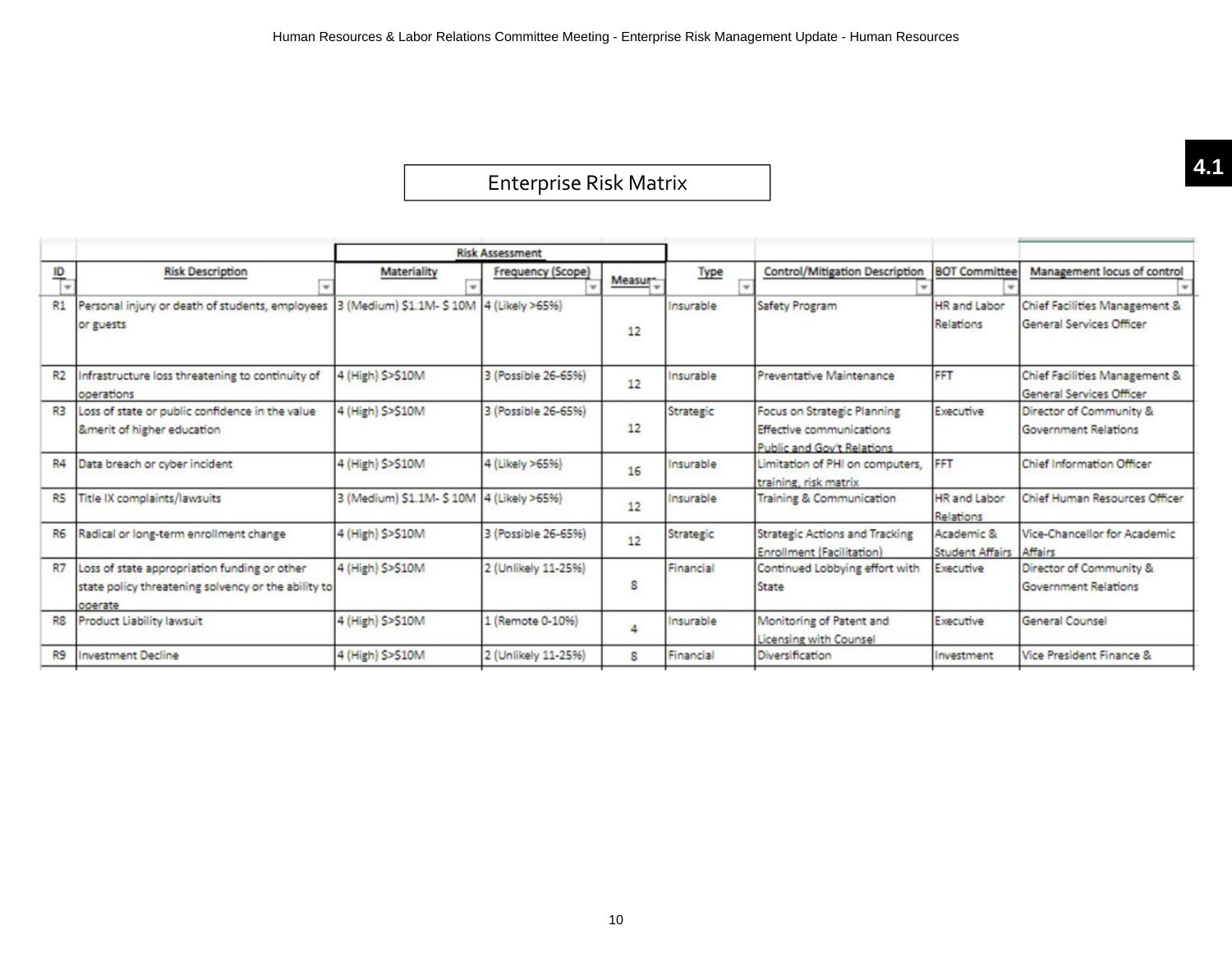# Enterprise Risk Matrix **4.1**

|                 |                                                                                                            |                                                                                                                                                                                                                                                                     | <b>Risk Assessment</b> |         |               |                                                                                                                |                                      |                                                                                                       |
|-----------------|------------------------------------------------------------------------------------------------------------|---------------------------------------------------------------------------------------------------------------------------------------------------------------------------------------------------------------------------------------------------------------------|------------------------|---------|---------------|----------------------------------------------------------------------------------------------------------------|--------------------------------------|-------------------------------------------------------------------------------------------------------|
| $\frac{10}{1}$  | <b>Risk Description</b>                                                                                    | Materiality                                                                                                                                                                                                                                                         | Frequency (Scope)      | Measur- | Type          | Control/Mitigation Description                                                                                 | <b>BOT Committee</b>                 | Management locus of control                                                                           |
| R <sub>10</sub> | Natural disaster threatening to life or property                                                           | 4 (High) \$>\$10M                                                                                                                                                                                                                                                   | 3 (Possible 26-65%)    | 12      | Insurable     | <b>Business Continuity Planning</b>                                                                            | FFT                                  | Chief Facilities Management &<br>General Services Officer                                             |
| R <sub>11</sub> | Credit rating downgrade resulting in increased<br>cost of capital and hitting state debt cap               | 3 (Medium) \$1.1M- \$10M 2 (Unlikely 11-25%)                                                                                                                                                                                                                        |                        | 6       | Strategic     | Routine budget review                                                                                          | Audit                                | Vice President Finance &<br>Controller & Vice President<br><b>Budgeting and Financial</b><br>Analysis |
| R12             | Inability to obtain a quorum of Trustees to<br>take action necessary for continuity of<br>operations       | 1 (Negligible) <s400k< td=""><td>1 (Remote 0-10%)</td><td>1</td><td>Strategic</td><td>Pending</td><td>Executive</td><td>General Counsel</td></s400k<>                                                                                                               | 1 (Remote 0-10%)       | 1       | Strategic     | Pending                                                                                                        | Executive                            | General Counsel                                                                                       |
| R <sub>13</sub> | Loss of key officer(s)/staff to the extent<br>threatening to successful or the continuity of<br>operations | 3 (Medium) \$1.1M- \$10M 3 (Possible 26-65%)                                                                                                                                                                                                                        |                        | 9       | Human Capital | Cross-Training, leadership<br>training                                                                         | HR and Labor<br>Relations            | Chief Human Resources Officer                                                                         |
|                 | R14 Event or events threatening to the reputation of  4 (High) \$>\$10M<br>a school or schools             |                                                                                                                                                                                                                                                                     | 2 (Unlikely 11-25%)    | s       | Insurable     | Effective Public Communications, Executive<br>engagement with all campuses,<br>crisis communication experience |                                      | Executive Director of Public<br>Affairs                                                               |
| R <sub>15</sub> | <b>Student Retention Decline</b>                                                                           | 4 (High) \$>\$10M                                                                                                                                                                                                                                                   | 4 (Likely >65%)        | 16      | Strategic     | <b>Strategic Actions &amp; Planning</b>                                                                        | Academic &<br><b>Student Affairs</b> | Vice-Chancellor for Academic<br>Affairs                                                               |
|                 | R16 Minors on campus                                                                                       | 4 (High) \$>\$10M                                                                                                                                                                                                                                                   | 3 (Possible 26-65%)    | 12      | Insurable     | Liability insurance                                                                                            | HR and Labor<br>Relations            | Chief Human Resources Officer                                                                         |
| R17             | Improper foreign influence & trade secrets<br>relative to research                                         | 3 (Medium) \$1.1M- \$10M 3 (Possible 26-65%)                                                                                                                                                                                                                        |                        | 9       | Operational   | Background screening and<br>licensure requirement review                                                       | Academic &<br><b>Student Affairs</b> | Vice-Chancellor for Academic<br>Affairs                                                               |
|                 | R <sub>18</sub> Conflicts of interest                                                                      | 1 (Negligible) <s400k< td=""><td>3 (Possible 26-65%)</td><td>3</td><td>Human Capital</td><td>Policy, annual training, GC<br/>reviews questions - people need<br/>to identify and disclose.</td><td>HR and Labor<br/>Relations</td><td>General Counsel</td></s400k<> | 3 (Possible 26-65%)    | 3       | Human Capital | Policy, annual training, GC<br>reviews questions - people need<br>to identify and disclose.                    | HR and Labor<br>Relations            | General Counsel                                                                                       |
|                 | R19 Export control compliance                                                                              | 3 (Medium) S1.1M- \$ 10M 3 (Possible 26-65%)                                                                                                                                                                                                                        |                        | 9       | Operational   | Screening, policies & procedures Academic &                                                                    | <b>Student Affairs Affairs</b>       | Vice-Chancellor for Academic                                                                          |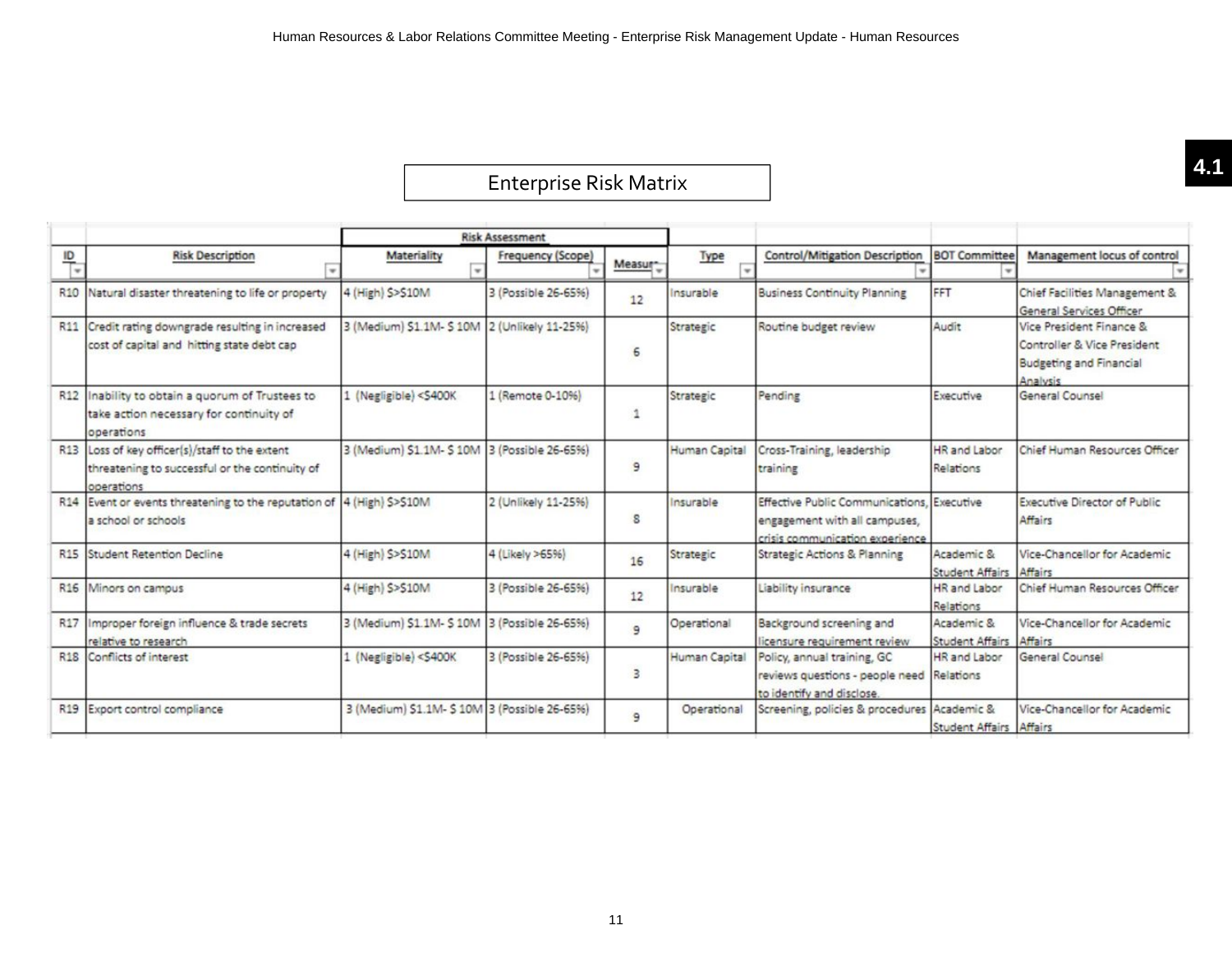# Summary of **Control Strategies**

The following slide provide a summary of control strategies implemented for each identified risk.

The enterprise risk matrix is actively worked. Therefore, control strategies are in various stages of implementation. The color coded chart below explains what phase of implementation the control strategies are currently in.

| <b>Control Strategy Status Matrix</b>                 |
|-------------------------------------------------------|
| Control strategies are fully implemented              |
| Strategies are pending                                |
| Strategies are in-progress, not yet fully implemented |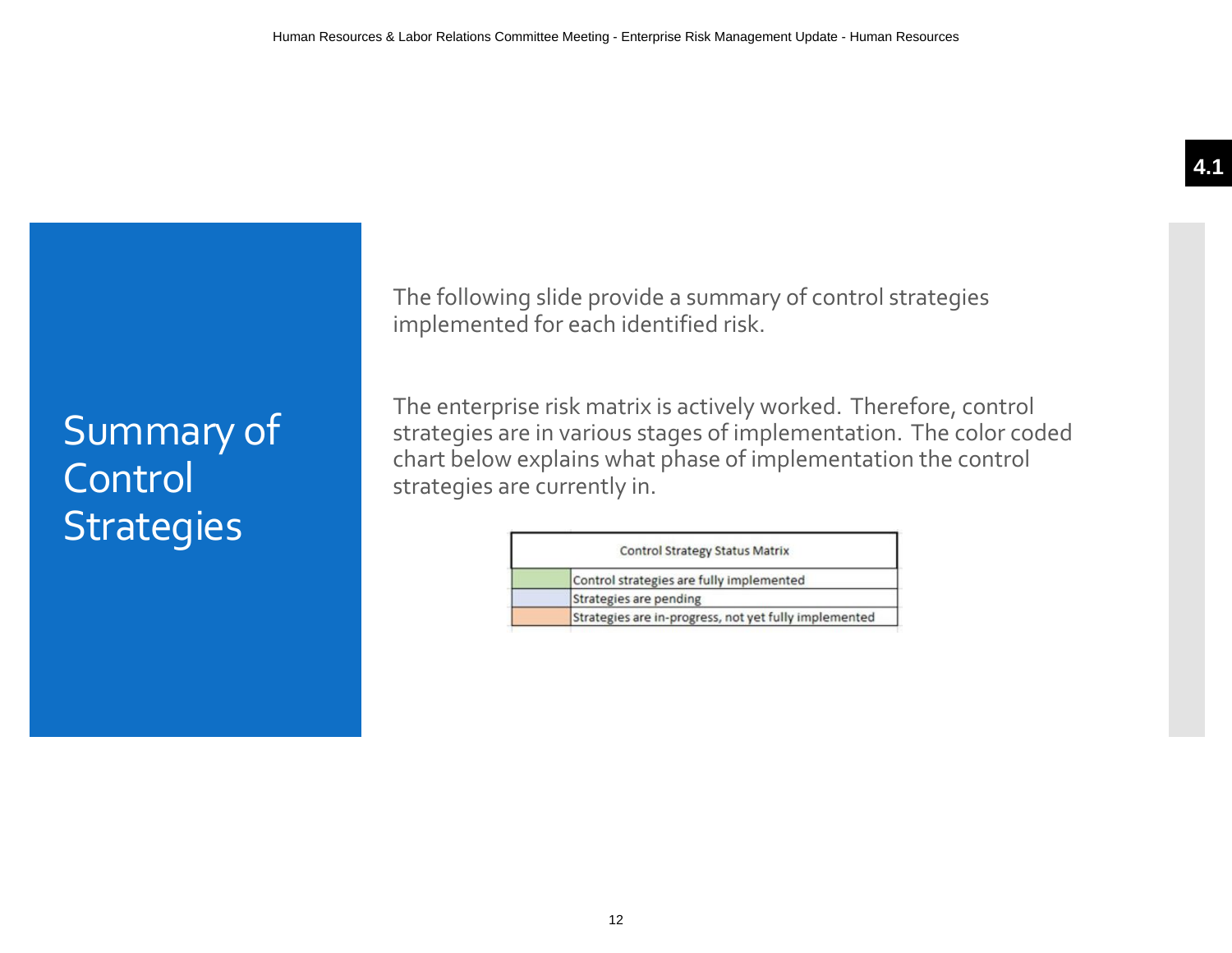## Human Resources & Labor Relations Committee

|    |                                                              |                             | <b>Risk Assessment</b> |         |           |                                       |                           |                                                                               |                                                                                                                                                                                                                                                                                            |
|----|--------------------------------------------------------------|-----------------------------|------------------------|---------|-----------|---------------------------------------|---------------------------|-------------------------------------------------------------------------------|--------------------------------------------------------------------------------------------------------------------------------------------------------------------------------------------------------------------------------------------------------------------------------------------|
| ID | <b>Risk Description</b>                                      | Materiality                 | Frequency<br>(Scope)   | Measure | Type      | <b>Control/Mitigation Description</b> |                           | <b>BOT Committee Management locus of</b><br>control                           | <b>Summary of Control Strategies</b>                                                                                                                                                                                                                                                       |
| R1 | Personal injury or death of students, employees<br>or guests | 3 (Medium)<br>\$1.1M- \$10M | 4 (Likely<br>>65%      | 12      | Insurable | Safety Program<br>Training            | HR and Labor<br>Relations | <b>Chief Facilities</b><br>Management &<br><b>General Services</b><br>Officer | - Occupational safety audits<br>- Safety management training: annual, proactive and<br>in response to identified risks<br>Workers Compensation SWAT team<br>Property audits<br>General Liability insurance<br>Workers Compensation insurance                                               |
| R5 | Title IX complaints/lawsuits                                 | 3 (Medium)<br>\$1.1M- \$10M | 4 (Likely<br>>65%      | 12      | Insurable | Training & Communication              | HR and Labor<br>Relations | Chief Human<br><b>Resources Officer</b>                                       | - Sex offender registry screening upon hire<br>Annual training<br>Communication strategy to address how Title IX<br>applies to both students & employees<br>Investigation standard procedures<br>- Bringing in a Title IX Auditor to assess current<br>procedures and make recommendations |

| <b>Control Strategy Status Matrix</b>                 |
|-------------------------------------------------------|
| Control strategies are fully implemented              |
| Strategies are pending                                |
| Strategies are in-progress, not yet fully implemented |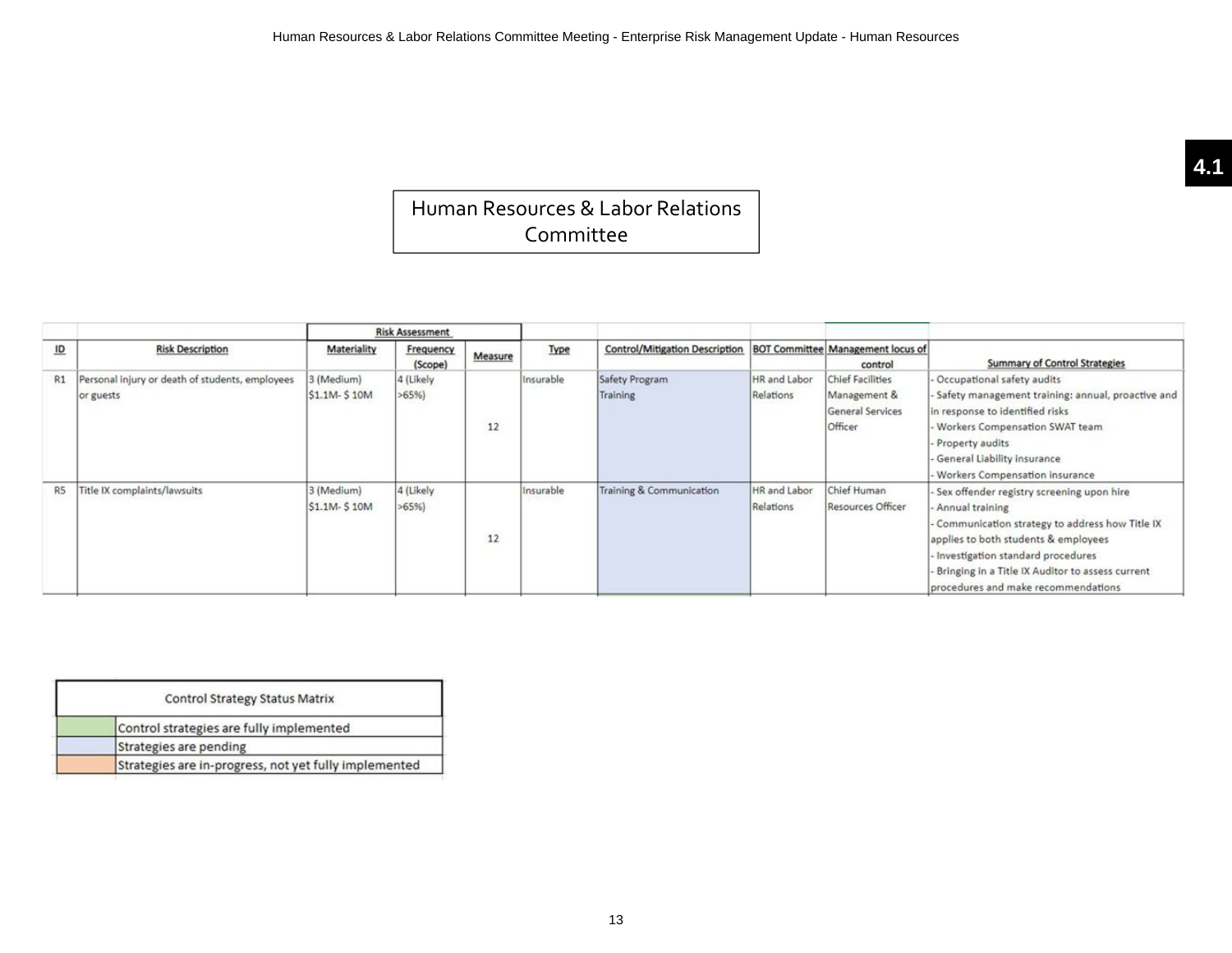## Human Resources & Labor Relations Committee

|                 |                                                                                                            | <b>Risk Assessment</b>      |                           |         |               |                                       |                                  |                                                     |                                                                                                                                                                                                                                                           |
|-----------------|------------------------------------------------------------------------------------------------------------|-----------------------------|---------------------------|---------|---------------|---------------------------------------|----------------------------------|-----------------------------------------------------|-----------------------------------------------------------------------------------------------------------------------------------------------------------------------------------------------------------------------------------------------------------|
| $\overline{10}$ | <b>Risk Description</b>                                                                                    | Materiality                 | Frequency<br>(Scope)      | Measure | Type          | <b>Control/Mitigation Description</b> |                                  | <b>BOT Committee Management locus of</b><br>control | <b>Summary of Control Strategies</b>                                                                                                                                                                                                                      |
| R13             | Loss of key officer(s)/staff to the extent<br>threatening to successful or the continuity of<br>operations | 3 (Medium)<br>\$1.1M-\$10M  | 3 (Possible<br>26-65%)    | 9       | Human Capital | Planning & training                   | HR and Labor<br>Relations        | Chief Human<br><b>Resources Officer</b>             | Leadership training<br>Employee development plans<br>Cross training opportunities<br>New onboarding program implemented                                                                                                                                   |
| R <sub>16</sub> | Minors on campus                                                                                           | 4 (High) \$>\$10M           | 3 (Possible<br>$26 - 65%$ | 12      | Insurable     | Liability insurance<br>Screening      | HR and Labor<br>Relations        | Chief Human<br><b>Resources Officer</b>             | Liability insurance including excess coverage is in<br>place.<br>Background check screening for employees,<br>including the sex offender registry<br>Safety, compliance and State required trainings<br>Waivers of Liability implemented when appropriate |
| <b>R18</b>      | Conflicts of interest                                                                                      | 1 (Negligible)<br>$<$ S400K | 3 (Possible<br>$26 - 65%$ |         | Human Capital | Policy & Training                     | <b>HR</b> and Labor<br>Relations | General Counsel                                     | Conflict of interest policy<br>Annual Training (new in 2019)<br>General Counsel reviews questions<br>Self disclosure required                                                                                                                             |

| <b>Control Strategy Status Matrix</b>                 |
|-------------------------------------------------------|
| Control strategies are fully implemented              |
| Strategies are pending                                |
| Strategies are in-progress, not yet fully implemented |